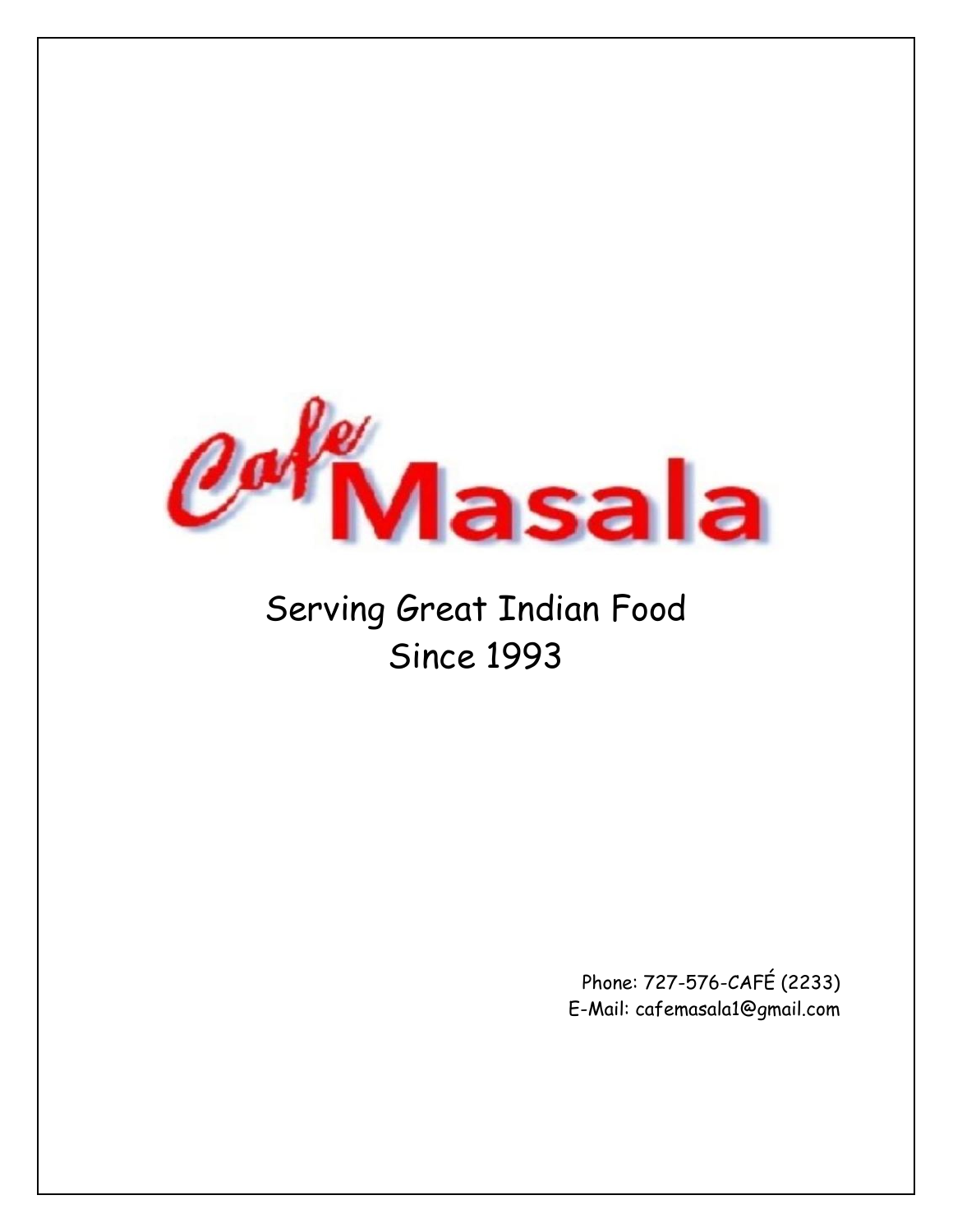#### WELCOME TO CAFE MASALA

In 1993 we introduced Indian Cuisine to Pinellas County when we opened our first restaurant called "Mahal" in Tri-City Plaza in Largo. Seeing how popular Indian Cuisine became, we opened up two other restaurants called "Raga" and "Green Chili". These restaurants successfully served the most authentic and traditional Indian food for 26 years. After a short break we are again proudly serving authentic Indian food and welcome our old and new guests to experience Cafe Masala.

Cafe Masala provides a true taste of India, using authentic recipes and cooking vessels, such as Tandoor Oven. If Indian cuisine is a new experience for you, please feel free to ask your table attendant for information about menu items. Contrary to some popular opinion Indian food is not always highly spiced. Most menu items can be prepared as mild or spicy as you like, please don't hesitate to ask!

To enjoy a fine Indian meal, one must remember that it is a remarkable dining experience, which cannot be rushed. Some dishes, particularly lamb, require extra time to prepare. We appreciate your patience when awaiting the culinary delights at Cafe Masala. We are certain you will find the unique recipes prepared by our chef to be well worth the wait. We also would like to hear your suggestions about what you would like to see offered.

Please accept our appreciation and sincere thanks for letting us serve you.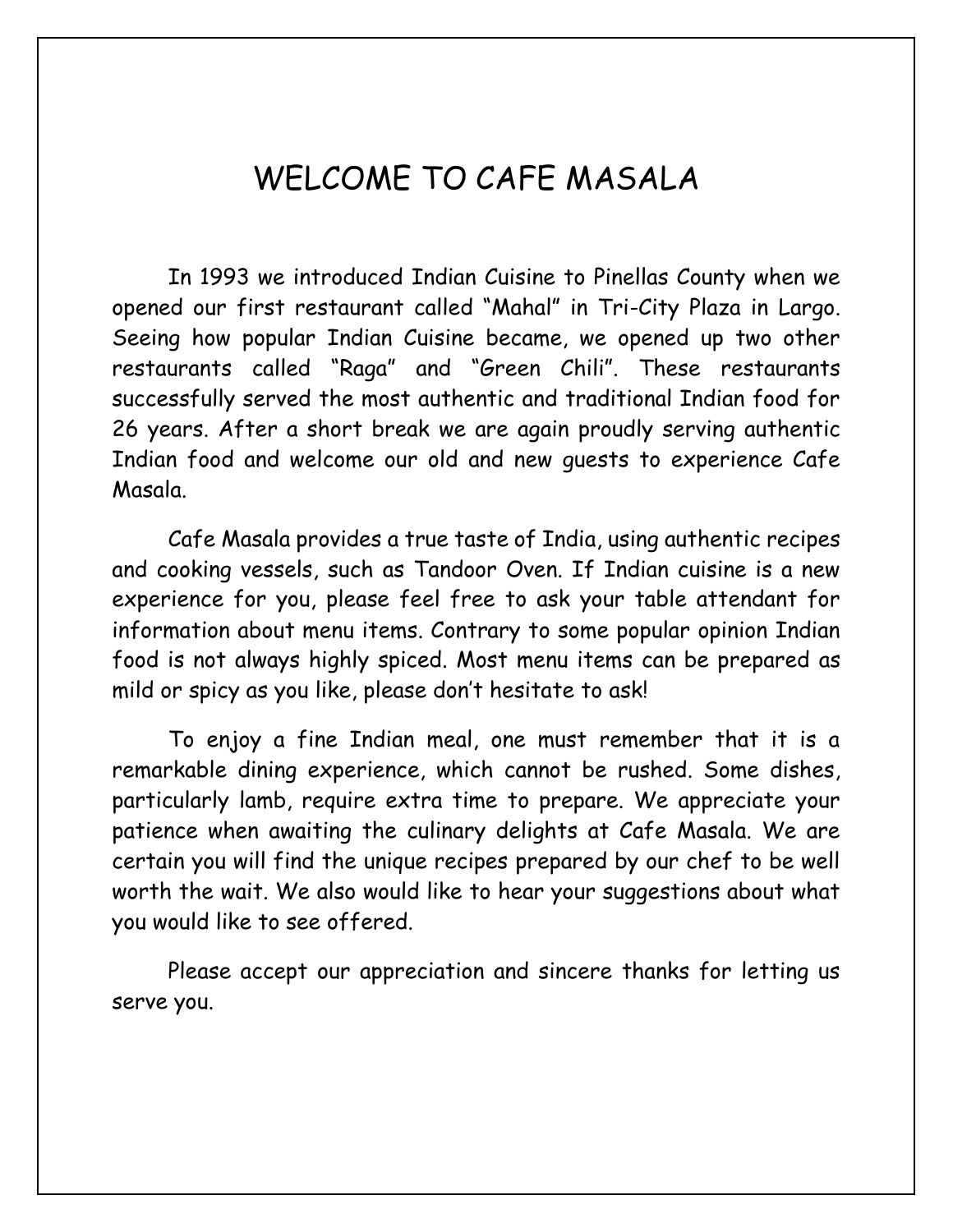# WHITE WINES

|                                                                                                                                                                                                           | Glass | Bottle |
|-----------------------------------------------------------------------------------------------------------------------------------------------------------------------------------------------------------|-------|--------|
| Prosecco, Astoria (187ml)<br>Fresh and clean with flavors of citrus, honey, lemon and mineral undertones.                                                                                                 |       | \$8    |
| Riesling, Starling Castle<br>Aromas of pear, tropical fruit and orange blossoms mixed with a drop of<br>honey.                                                                                            | \$7   | \$22   |
| Pinot Grigio, Maso Canali<br>Boasts aromas of fresh fruit, bright flavors of citrus and crisp acidity.                                                                                                    | \$9   | \$32   |
| Pinot Grigio, Ecco Domani<br>Delicate citrus and floral aromas with tropical fruit flavors and a crisp,<br>refreshing finish.                                                                             | \$7   | \$22   |
| Sauvignon Blanc, White Haven<br>A light straw colored wine with classic grassy and ripe citrus accents with a<br>clean, lingering finish.                                                                 | \$8   | \$30   |
| Sauvignon Blanc, Chateau Souverain<br>Vibrant aromas of pink grapefruit, guava and a hint of lime zest. A dry, crisp<br>palate delivers layered flavors of ripe melon, orange blossom and<br>honeysuckle. | \$7   | \$22   |
| Chardonnay, William Hill<br>Complex and layered with juicy nectarine, mandarin orange and lychee fruit<br>that begins on the nose and carries through to the palate.                                      | \$7   | \$26   |
| Rose, Flying Solo<br>Delicate pink in color with gentle hints of raspberry and floral aromas which<br>lead into lively flavors of fresh fruit on a palate.                                                | \$7   | \$22   |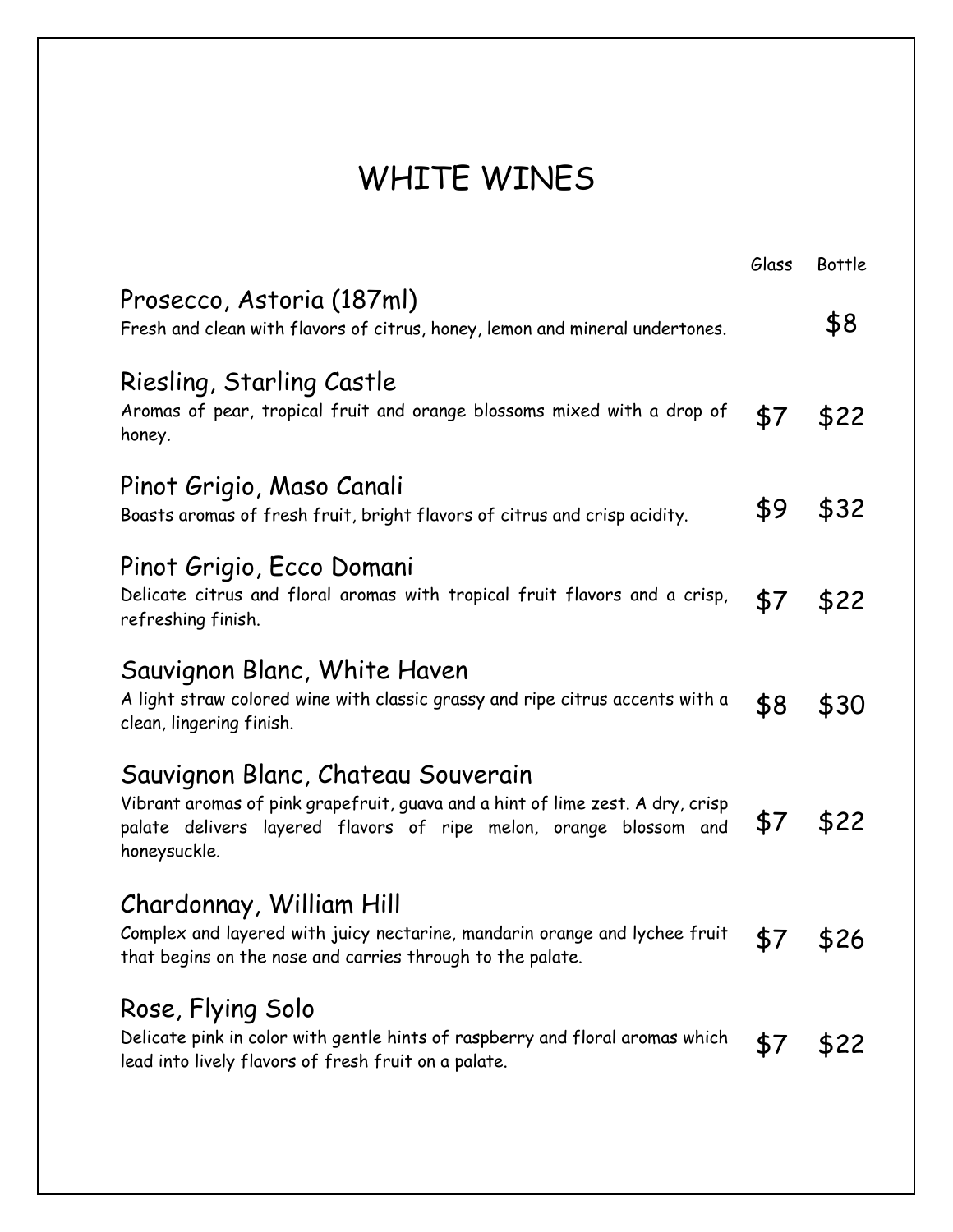# RED WINES

|                                                                                                                                                                          | Glass | <b>Bottle</b> |
|--------------------------------------------------------------------------------------------------------------------------------------------------------------------------|-------|---------------|
| Pinot Noir, Mirassou<br>Intense red berry flavors of cherry, plum and strawberry mixed with flavors<br>of floral, spice, earth and smoky characters.                     | \$8   | \$30          |
| Cabernet Sauvignon, William Hill<br>On the nose this wine poses aromas of violets and flavors of dark fruit and<br>spice.                                                | \$8   | \$30          |
| Cabernet Sauvignon, Louis M. Martini<br>Rich, full of flavors on the palate of dark bing cherries and plums finishing with<br>a hint of tobacco, dried herbs and fruits. | \$9   | \$30          |
| Merlot, William Hill<br>Dark red fruit aromas reminiscent of black cherry, plum and fresh blueberries<br>complemented by hints of brown spice and baking chocolate       | \$7   | \$22          |
| Malbec, Finca Las Moras Barrel Select<br>Complex nose of red fruit, chocolate accented by dark fruit and silky tannins.                                                  | \$9   | \$30          |
| Malbec, Conquista Oak Cask<br>Full bodied red wine with rich berry and wild plum fruit flavors                                                                           | \$7   | \$28          |
| Kali Heart Pinot Noir, Talbott<br>Aromas and flavors of plush dark fruit of blackberry and cherry.                                                                       |       | \$45          |
| Cabernet Sauvignon, Louis Martini Napa<br>Ripe plum, dark berries and black cheeries with undertones of anise and leather.                                               |       | \$60          |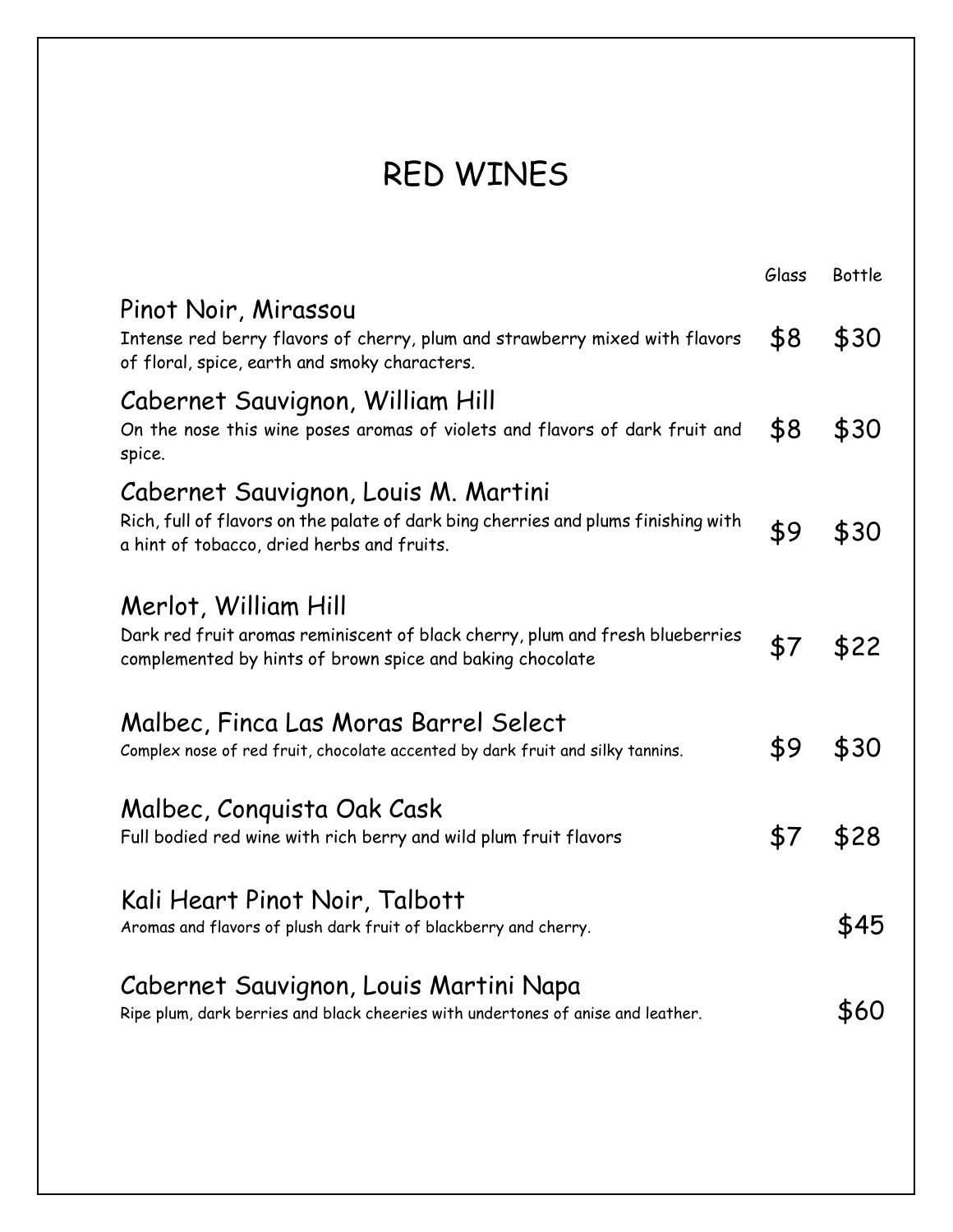# STARTERS

| Vegetable Samosas(2Pcs)<br>Homemade turnovers stuffed with diced potatoes and green peas.                                                                     |      |
|---------------------------------------------------------------------------------------------------------------------------------------------------------------|------|
| Vegetable Pakoras<br>Thinly chopped fresh vegetables (potatoes, onion and spinach) dipped in<br>seasoned chickpea batter and deep fried, served with chutney. | \$7  |
| Gobi Manchurian<br>Cauliflower florets deep fried and spiced with an Indo-Chinese sauce.                                                                      | \$10 |
| Aloo Tikki<br>Potato cakes served with chickpeas and chutney.                                                                                                 | \$10 |
| Chicken Tikka<br>Boneless chicken pieces marinated in yogurt and spices and cooked in<br>tandoor, garnished with onion, and served with chutney.              | \$10 |
| Achari Tikka<br>Boneless chicken pieces marinated in pickle spices, cooked in tandoor,<br>garnished with onion and served with chutney.                       | \$10 |
| Tandoori Masala Shrimp<br>Shrimps marinated in chef's special spices cooked in tandoori style and<br>served with onion and peppers.                           | \$12 |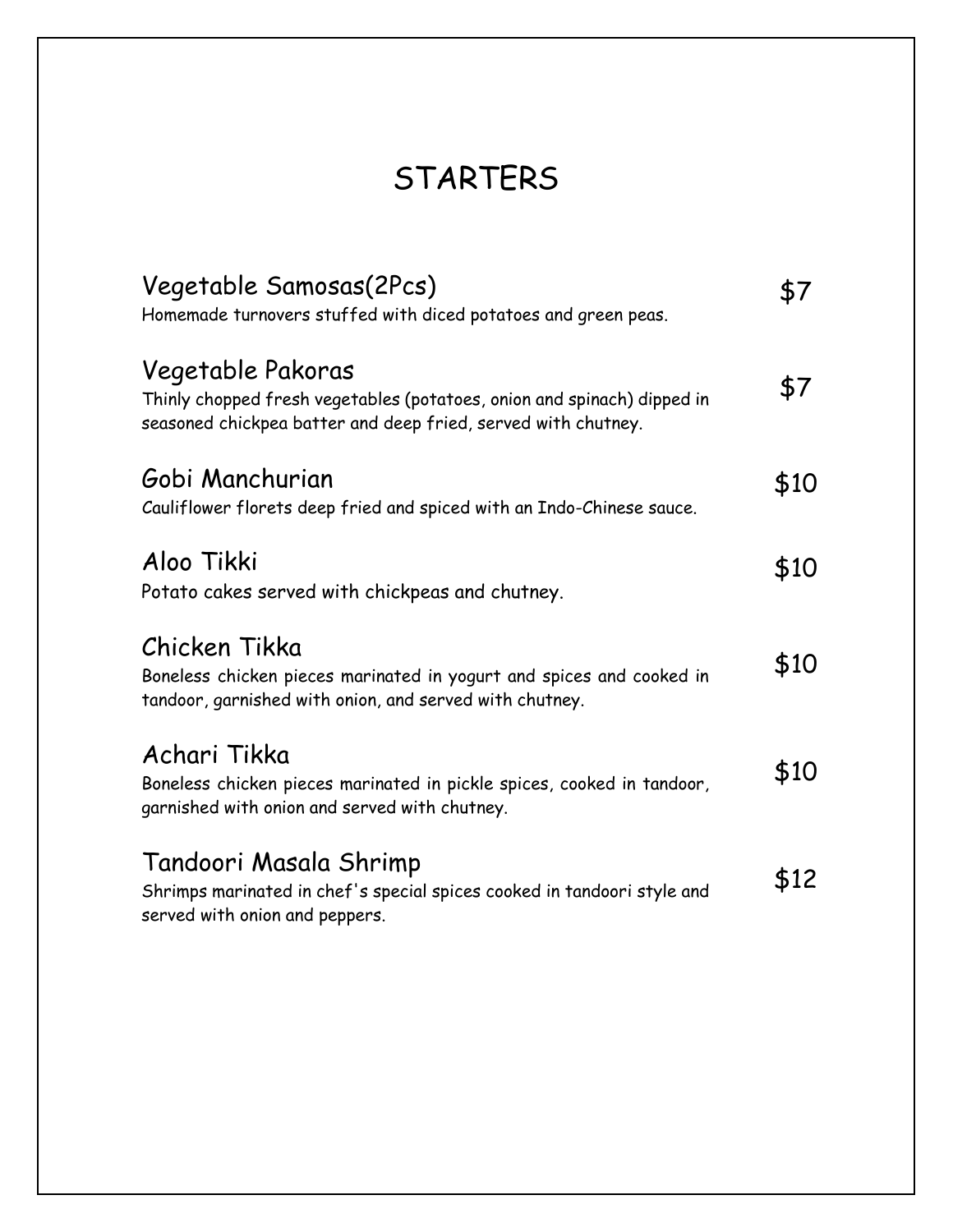# ACCOMPANIMENTS

| Raita<br>Made with yogurt, cucumbers, and roasted cumin seeds. | \$3   |
|----------------------------------------------------------------|-------|
| Papadum<br>Indian lentil crisps.                               | \$3   |
| Mango Chutney<br>Chunks of mango in a sweetened sauce.         | \$3   |
| Cilantro Chutney                                               | \$2   |
| Tamarind Chutney                                               | \$2   |
| <b>Sliced Onion</b>                                            | \$3   |
| Pickles                                                        | \$2   |
| <b>Extra Rice</b>                                              | \$2.5 |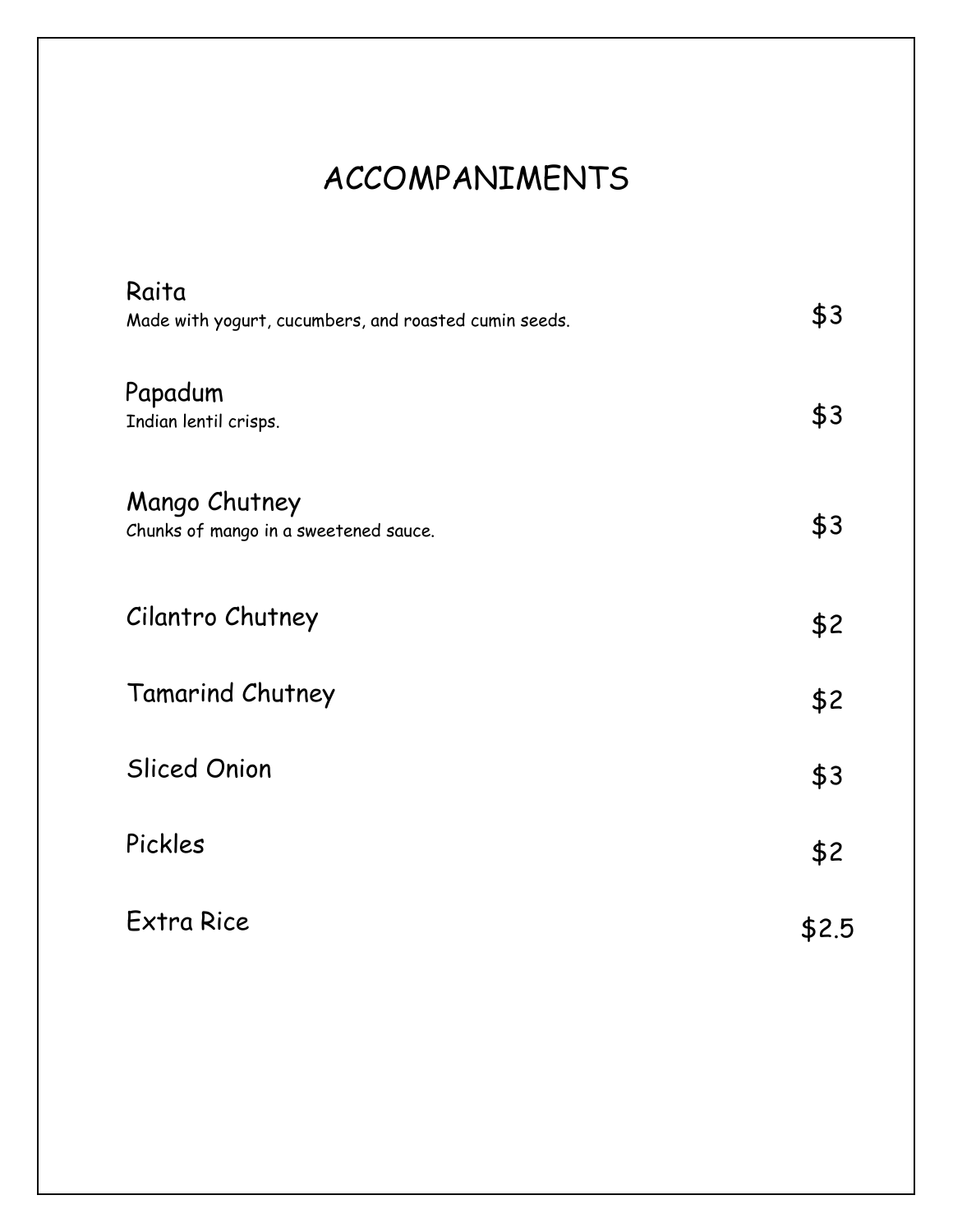### VEGETARIAN

| Dal Makhni<br>Lentils simmered with light cream, tomatoes, ginger, garlic and<br>onion.                                                  | \$16 |
|------------------------------------------------------------------------------------------------------------------------------------------|------|
| Kadai Paneer<br>Stir fried homemade cheese cooked with onions, tomatoes and bell pepper.                                                 | \$17 |
| Palak Paneer<br>Fresh spinach and cubes of homemade cheese cooked in sauce made<br>of ginger, garlic, tomatoes and spices.               | \$16 |
| Mutter Paneer<br>Green peas and homemade cheese cooked in a sauce made with<br>tomatoes, onion and a variety of herbs and Indian spices. | \$16 |
| Vegetable Korma<br>Vegetables cooked in a light and flavorful creamy sauce garnished with<br>nuts.                                       | \$16 |
| Paneer Butter Masala<br>Paneer cubes marinated tandoori style, in yogurt, herbs and spices then<br>cooked in a tomato cream sauce.       | \$18 |
| Malai Kofta<br>Vegetable and homemade cheese croquettes cooked in a light,<br>creamy vegetable sauce.                                    | \$18 |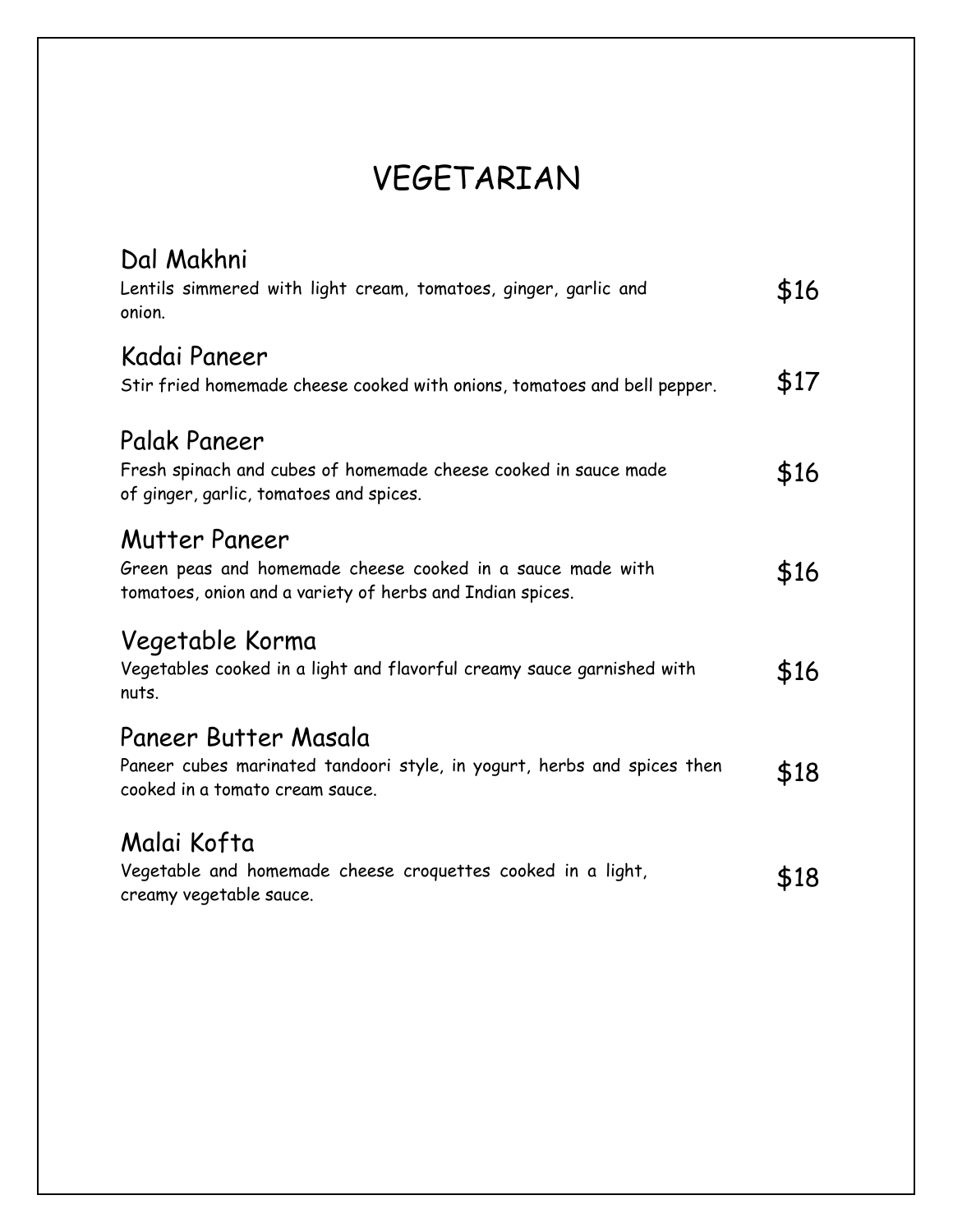# VEGAN

| Chana Masala<br>Chickpeas cooked in a traditional sauce with a touch of roasted cumin<br>seeds, garnished with tomato and onion. | \$15 |
|----------------------------------------------------------------------------------------------------------------------------------|------|
| Aloo Baingan<br>Spiced potatoes and eggplant cooked with tomatoes and Indian spices.                                             | \$15 |
| Mixed Veg Curry<br>Mixed veggies cooked in all spices and onion tomato sauce.                                                    | \$15 |
| Aloo Palak<br>Potatoes and fresh spinach cooked with tomatoes, herbs and spices.                                                 | \$15 |
| Aloo Mutter<br>Cubes of potatoes and green peas cooked in a flavorful sauce with<br>Indian spices.                               | \$15 |
| <b>Yellow Dal</b><br>Yellow lentils cooked in Indian spices and garnished with tomato and<br>cilantro.                           | \$15 |
| Aloo Gobhi<br>Cauliflower florets and potatoes cooked together in Indian spices with<br>a touch of ginger.                       | \$16 |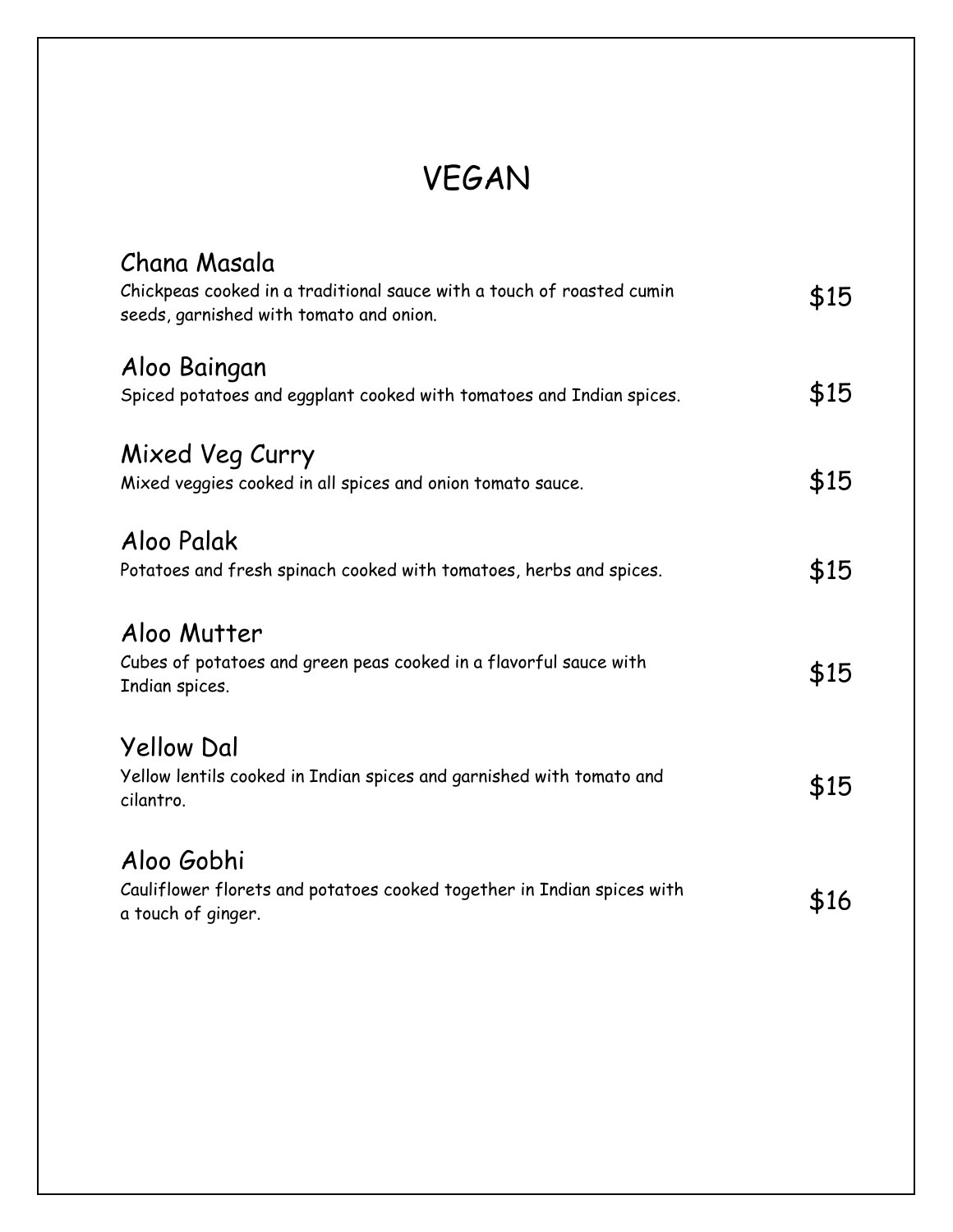## CHICKEN

| Chicken Curry<br>Tender pieces of chicken cooked in a sauce with tomatoes, onion, ginger and<br>garlic.                                              | \$17 |
|------------------------------------------------------------------------------------------------------------------------------------------------------|------|
| Chicken Vindaloo<br>Chicken and cubes of potato cooked in a spicy vindaloo sauce.                                                                    | \$17 |
| Chicken Masala<br>Fresh pieces of chicken sautéed with onion and peppers and a thick masala<br>sauce.                                                | \$17 |
| Chicken Madras<br>Spicy chicken cooked with a flavorful herbs and spices in a sauce made with<br>coconut milk.                                       | \$17 |
| Kadai Chicken<br>Chicken cooked with sautéed vegetables in a curry source.                                                                           | \$17 |
| Butter Chicken<br>Boneless pieces of white chicken marinated tandoori style, in yogurt, herbs<br>and spices then cooked in a tomato cream sauce.     | \$18 |
| Chicken Tikka Masala<br>White boneless chicken marinated in yogurt, tandoori masala, baked in<br>tandoor, then cooked in special tikka masala sauce. | \$18 |
| Saag Chicken<br>Tender pieces of chicken cooked with spinach and freshly grinded spices.                                                             | \$17 |
| Chicken Mughlai<br>Tender pieces of chicken cooked in a sauce with touch of yogurt, garnished<br>with nuts.                                          | \$17 |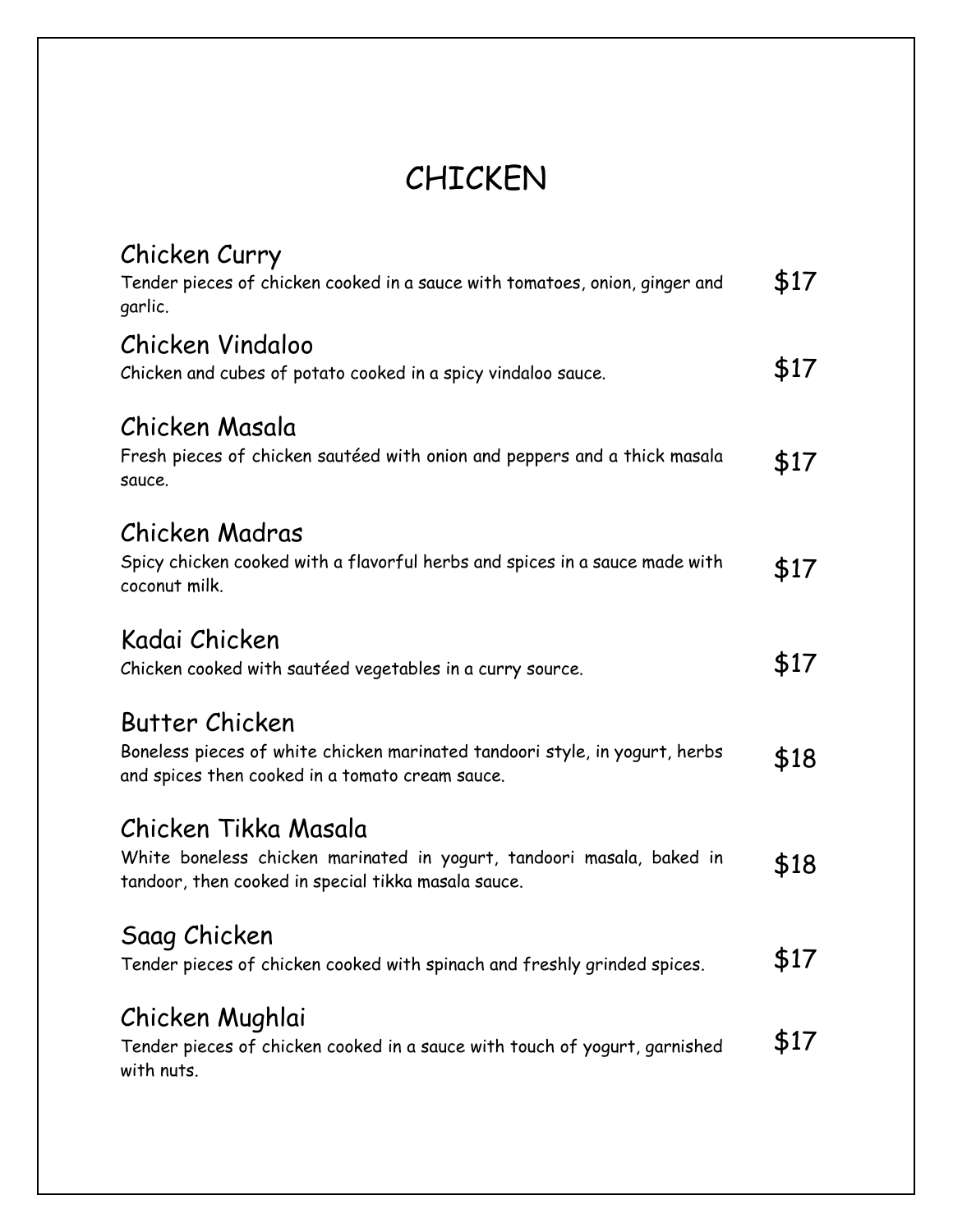### SEAFOOD

| Shrimp Vindaloo<br>Shrimp and cubes of potato cooked in a tangy and spicy sauce.                                             | \$18 |
|------------------------------------------------------------------------------------------------------------------------------|------|
| Saag Shrimp<br>Shrimp cooked in spinach.                                                                                     | \$18 |
| <b>Butter Shrimp</b><br>Shrimp marinated tandoori style, in yogurt, herbs and spices then cooked<br>in a tomato cream sauce. | \$18 |

#### LAMB (All Boneless)

| Lamb Curry<br>Tender pieces of lamb cooked in gravy made from Indian spices and herbs.                                             | \$19 |
|------------------------------------------------------------------------------------------------------------------------------------|------|
| Lamb Roganjosh<br>Cubes of lamb cooked in creamy sauce.                                                                            | \$19 |
| Lamb Vindaloo<br>Lamb and cubes of potatoes cooked in a tangy and spicy sauce.                                                     | \$19 |
| Lamb Tikka Masala<br>Lamb marinated in yogurt, tandoori masala, baked in tandoor and then<br>cooked in special tikka masala sauce. | \$19 |
| Lamb Saag<br>cooked with spinach and freshly grinded spices                                                                        |      |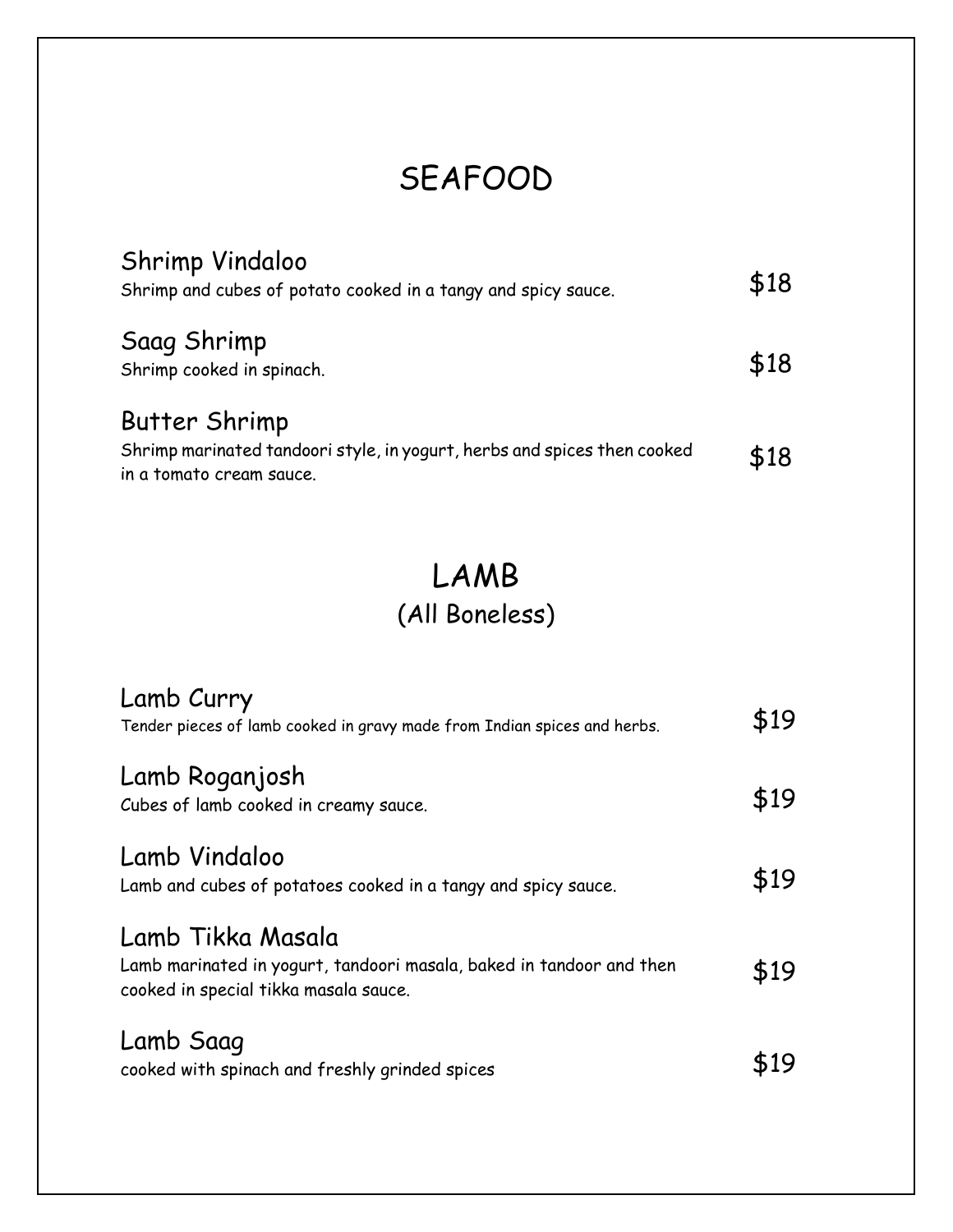#### BIRYANIES

An aromatic blend of fragrant Indian basmati rice with flavorful Indian spices, garnished with nuts and raisins.

| Vegetable Biryani (Fresh Vegetables) | \$16 |
|--------------------------------------|------|
| Chicken Biryani (Boneless Chicken)   | \$17 |
| Lamb Biryani (Boneless Cube)         | \$18 |
| Shrimp Biryani                       | \$18 |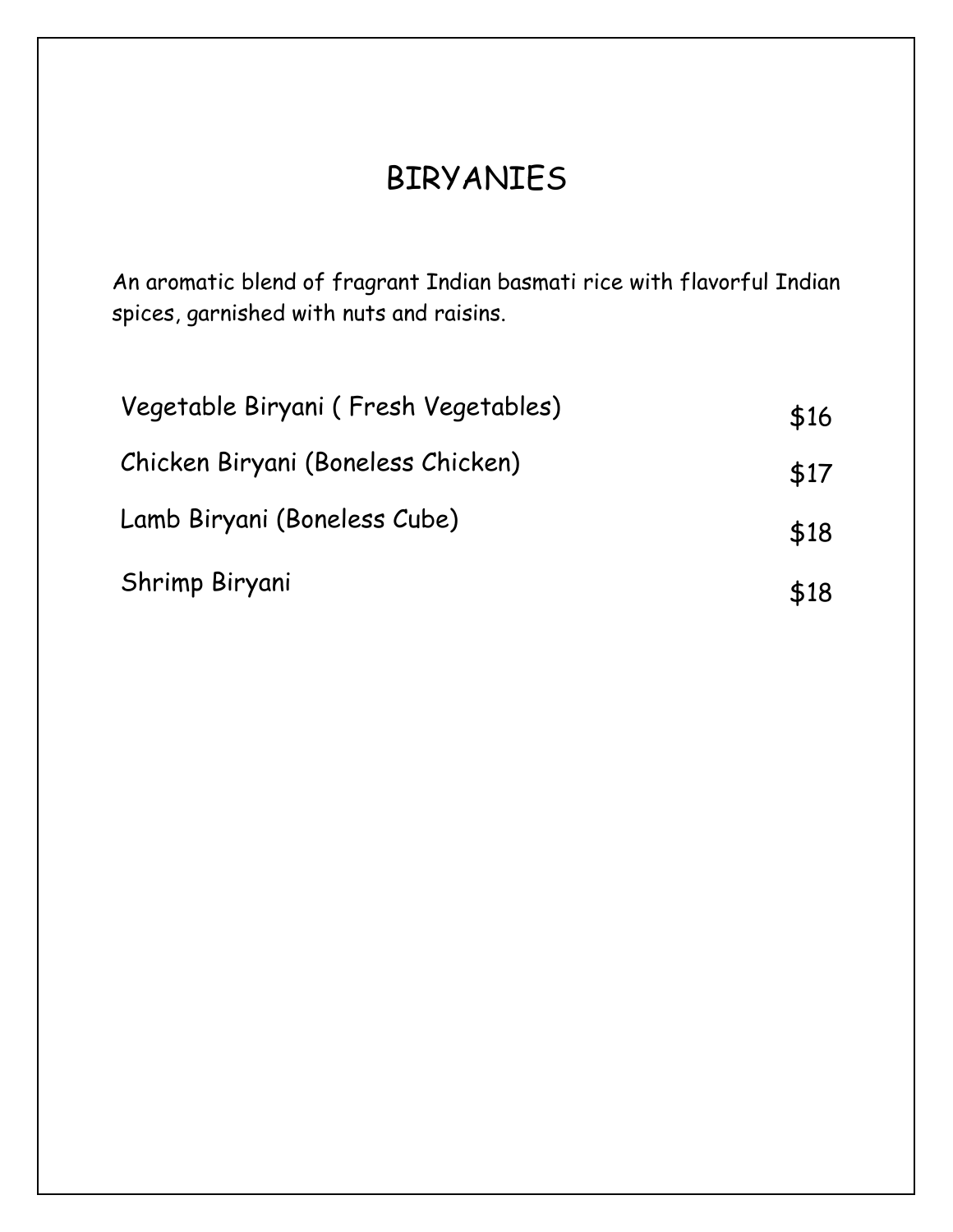#### NAAN

| <b>Butter Naan</b>                                                 |     |
|--------------------------------------------------------------------|-----|
| Served with butter on.                                             | \$4 |
| Garlic Naan                                                        |     |
| Served with a touch of garlic and cilantro.                        | \$6 |
| Peshawari Naan                                                     |     |
| Stuffed with shredded coconut, cashews, almonds, raisins & spices. |     |
| Paneer Naan                                                        |     |
| Stuffed with lightly spiced paneer.                                |     |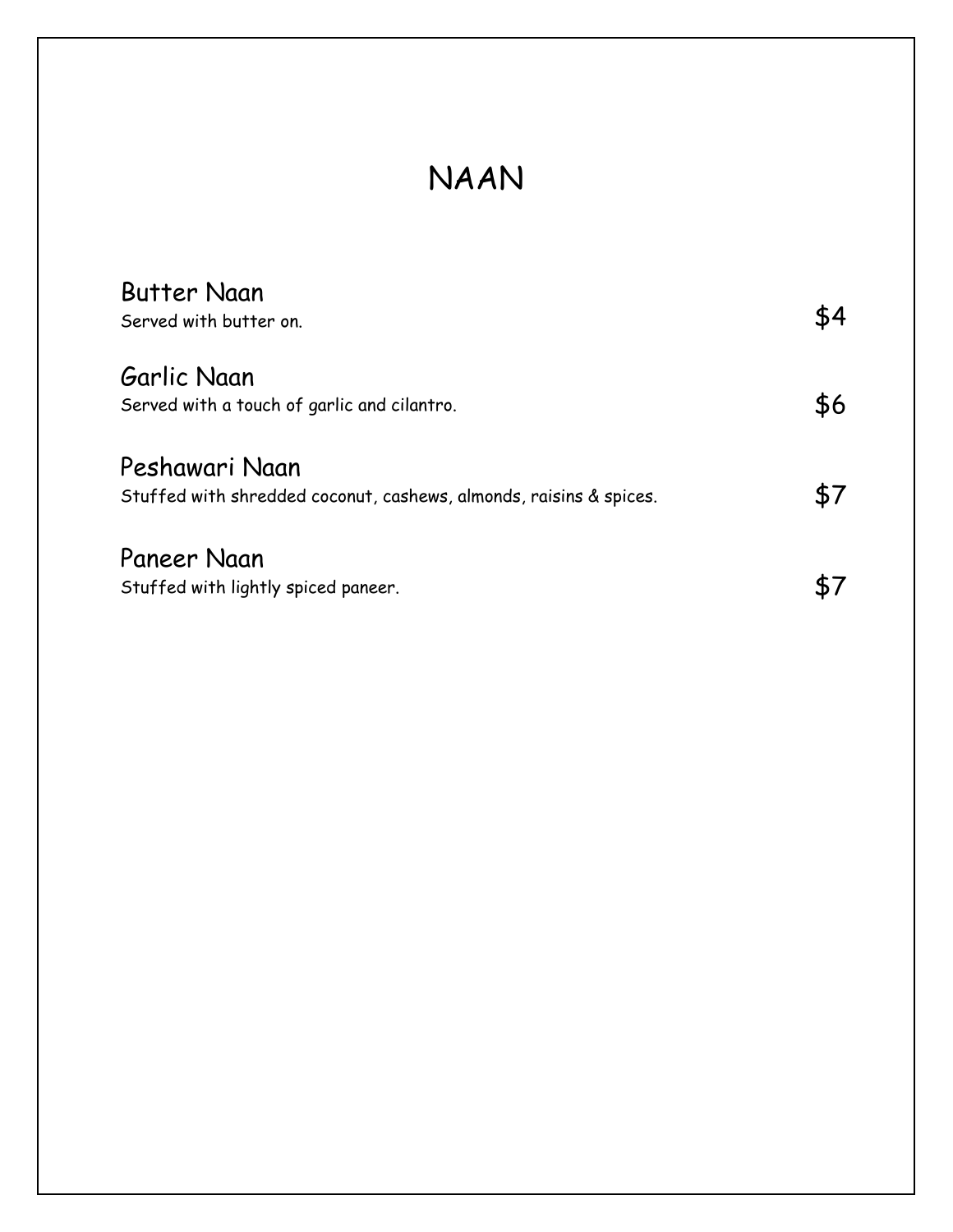# **DESSERTS**

| Gulab Jamun<br>Homemade dumplings lightly fried and dipped in sweetened syrup.                   | \$5 |
|--------------------------------------------------------------------------------------------------|-----|
| Rasmalai<br>Homemade cheese cooked in sweetened milk with a touch of rose water<br>and cardamom. | \$5 |
| Kheer<br>Rice pudding flavored with rose water, then garnished with cardamom<br>and nuts.        | \$5 |
| Kulfi<br>Traditional Indian ice cream.                                                           |     |

18% gratuity will be charged on parties of 6 or more.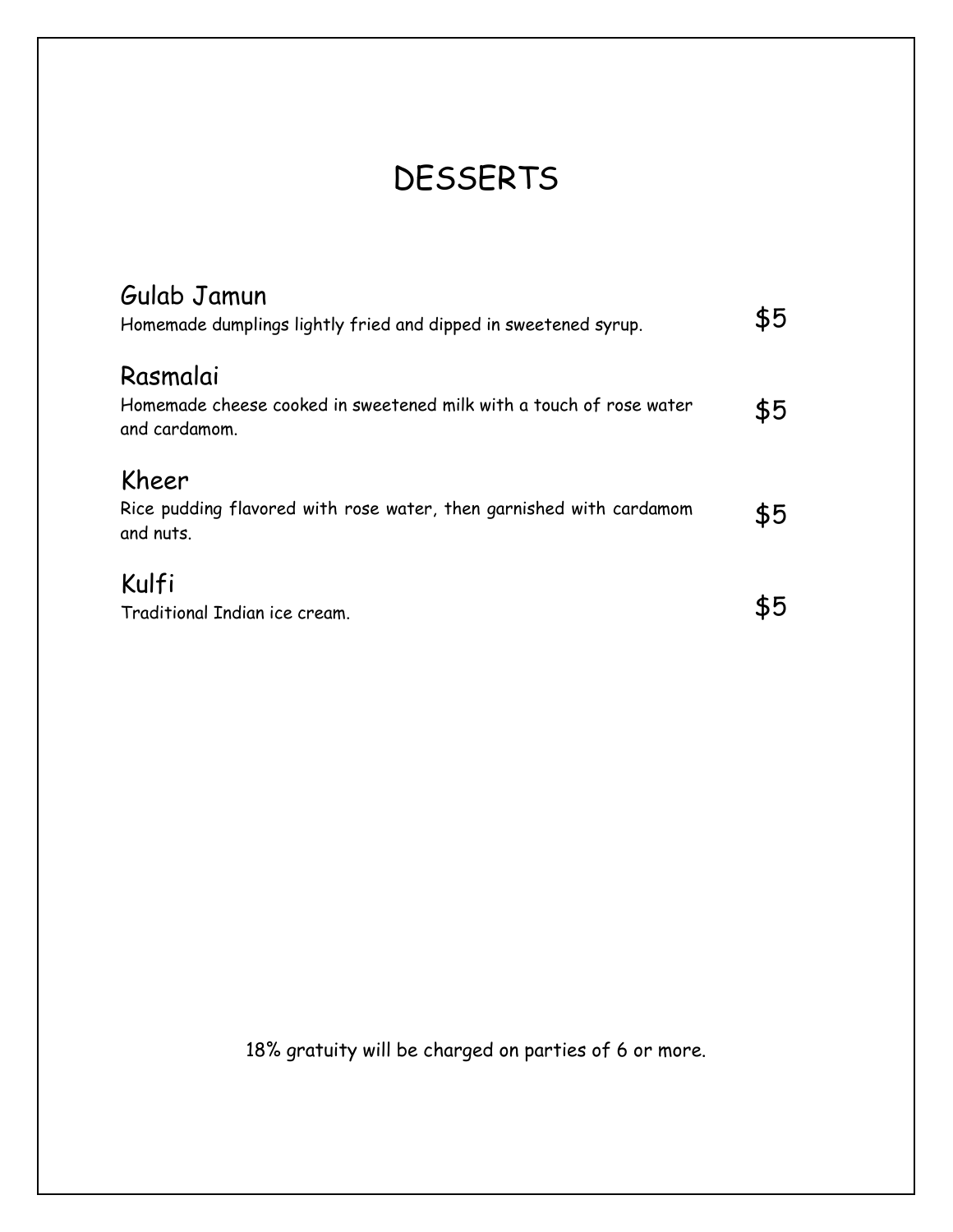### BEVERAGES

| Coke, Diet Coke, Sprite, Iced Tea, Lemonade<br>One Refill Only. | \$2.5 |
|-----------------------------------------------------------------|-------|
| Chai (No Refill)<br>Hot tea with milk.                          | \$4   |
| Lassi (No Refill)<br>Sweet, Salty, Mango.                       | \$5   |
| Bottled Water(No Refill)                                        | \$2.5 |
| Perrier(No Refill)                                              | \$4   |
| Coconut Water(No Refill)                                        | \$3   |

#### BEER

| Stella Artois           | \$5 |
|-------------------------|-----|
| <b>Becks</b>            | \$5 |
| Heineken                | \$5 |
| $Taj$ (on availability) | \$5 |